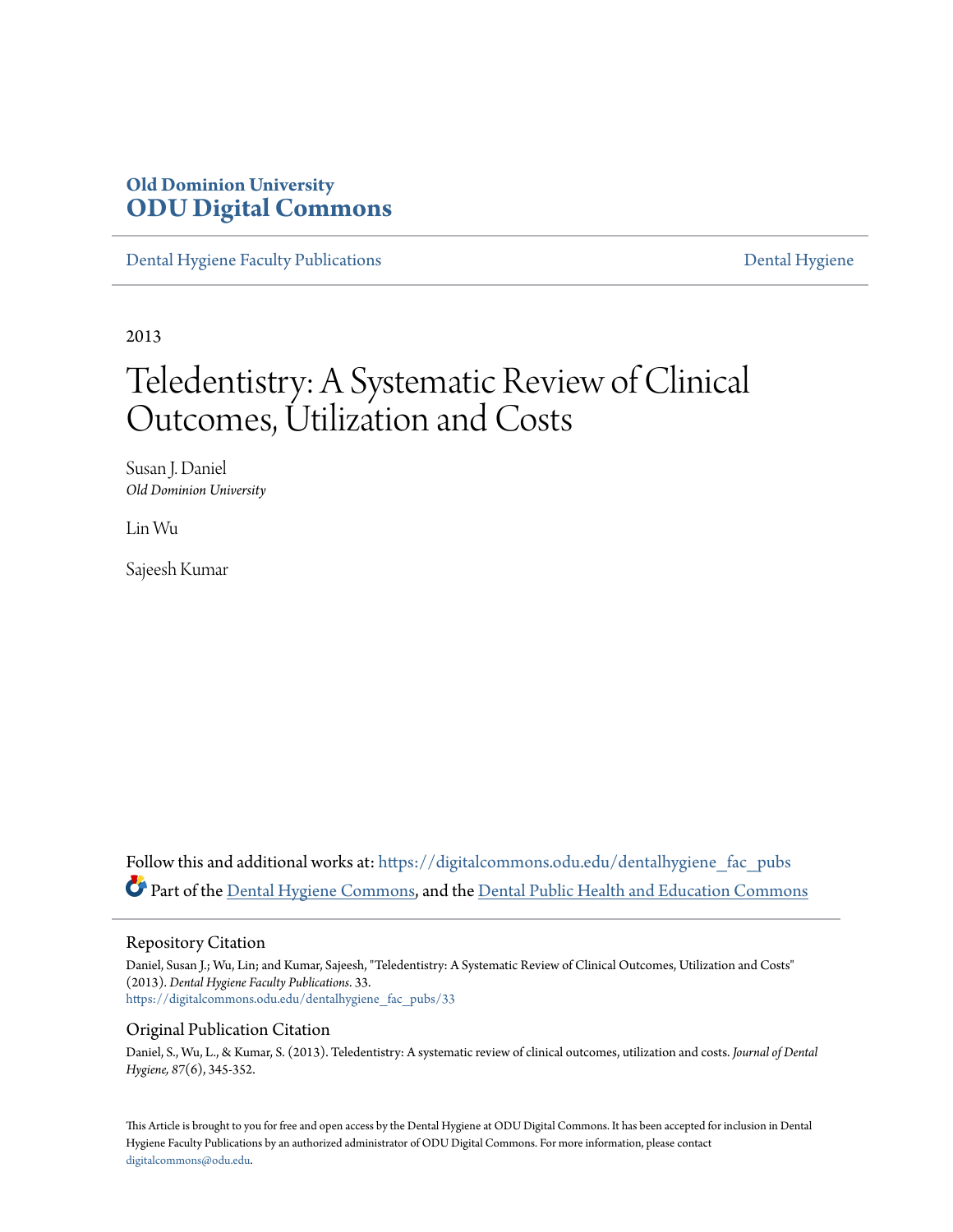# Review of the Literature

# Teledentistry: A Systematic Review of Clinical Outcomes, Utilization and Costs

Susan J. Daniel, RDH, PhD; Lin Wu, MLIS, AHIP; Sajeesh Kumar, PhD

# **Introduction**

Teledentistry is the use of information technology and telecommunications for dental care, consultation, education and public awareness in the same manner as telehealth and telemedicine.<sup>1</sup> Teledentistry can also be used to assist general dentists with specialty work and improve services to underserved populations with no or limited access to care. $2,3$  Alongside the many branches of telemedicine, the number of teledentistry programs has been steadily increasing.2

Systematic reviews help summarize and critically synthesize the available body of literature and are useful in clinical decision-making and program planning, especially in a newer research area where quality and scope of studies is variable.4 Systematic reviews also help to identify areas in which research

is currently lacking. $4-7$  While there is a growing body of literature on teledentistry, no systematic reviews have been published.

Jennett et al conducted a systematic review of the socio-economic impact of general telehealth.<sup>8</sup> Dentistry was one of several areas examined in a brief overview of the types of socio-economic outcomes used in the teledentistry studies and the number of studies demonstrating benefits on those outcomes. This paper provides a systematic review of the scientific literature in order to evaluate the efficacy, effectiveness and costs of teledentistry used for direct patient services, specifically clinical outcomes, health care utilization and costs related to teledentistry. These outcomes were selected to reflect a common objective of teledentistry programs - to provide access to quality services while minimizing costs.

### **Abstract**

**Purpose:** The purpose of this systematic review is to identify clinical outcomes, health care utilization and costs associated with teledentistry. Relevant databases were searched for articles on teledentistry published until March 2012, reference lists examined and key journals hand searched. Of a possible 58 articles, 19 studies met the inclusion criteria.

Clinical outcomes were generally improved following a teledentistry intervention and satisfaction with teledentistry was consistently high. The few studies examining health care utilization reported mixed findings, but preliminary evidence suggests cost savings for health care facilities.

There is a consistent trend in the literature supporting the efficacy and effectiveness of teledentistry. Further research is needed to identify the effectiveness, efficiency, utilization and costs of teledentistry as it could provide the key to improving access to care.

**Keywords:** telemedicine, telehealth, teledentistry, videoconference, outcomes, dental hygiene, access to care

This study supports the NDHRA priority area, **Health Promotion/Disease Prevention:** Identify, describe and explain mechanisms that promote access to oral health care, e.g. financial, physical, transportation.

## **Methods and Materials**

#### **Search Strategy**

For the present study, teledentistry is defined as the use of communication and information technologies to provide clinical services from a distance. Electronic databases were searched to identify relevant articles. Searches were limited to the English language and publication date from the earliest available date for each database to March 2012. Literature searches were conducted using PubMed/ Medline, EMBASE, CINAHL with Full Text, PsychINFO, EBM Reviews (e.g. Cochrane Database of Systematic Reviews, ACP Journal Club, Database of Abstracts of Reviews of Effects, Cochrane Central Register of Controlled Trials, Cochrane Methodology Register, Health Technology Assessment and NHS Economic Evaluation Database), Scopus, Education Resource Information Center (ERIC), Google Scholar and Turning Research into Practice (TRIP). The search strategies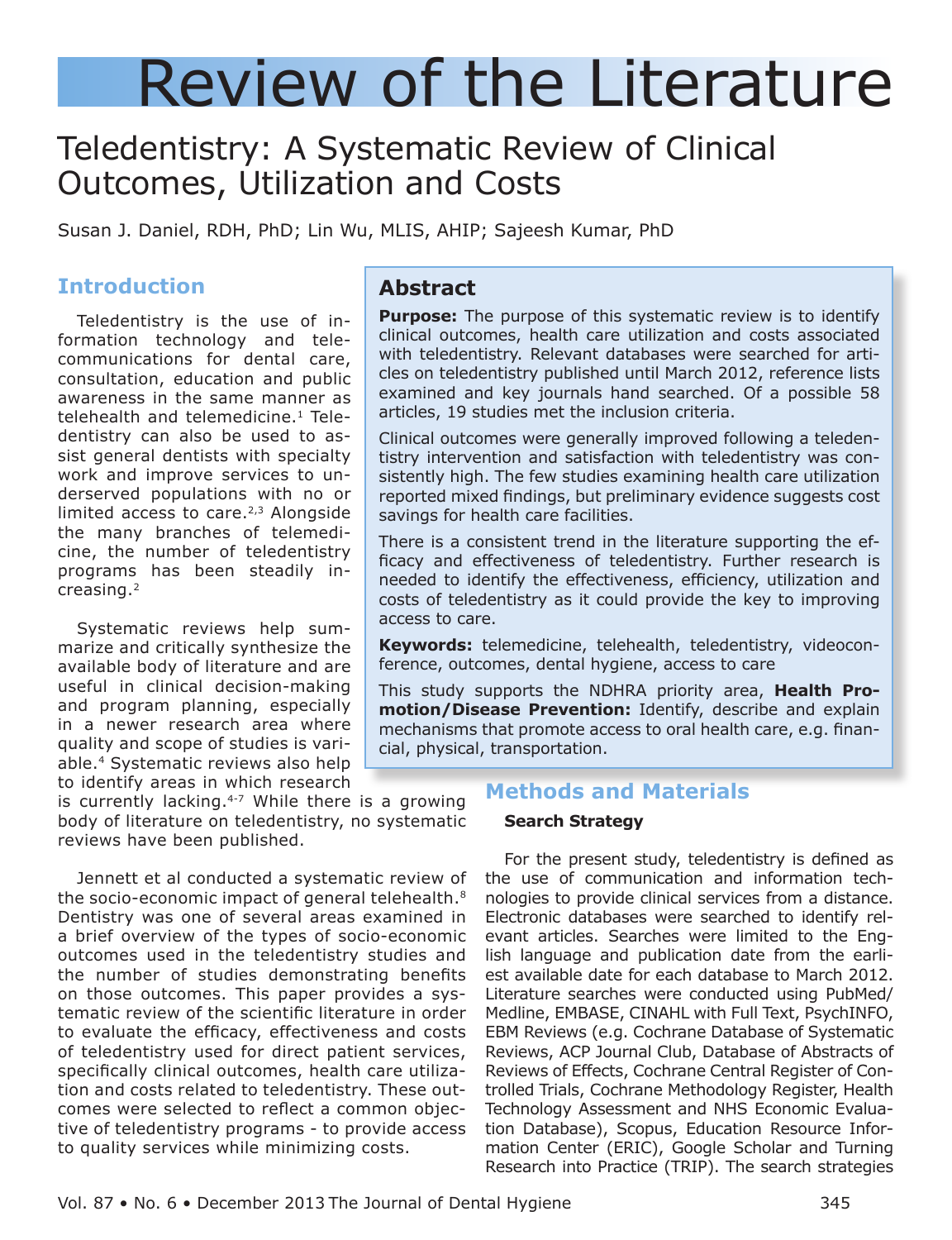included subject headings and subheadings (if available) combined with keyword searching. The search concepts included teledentistry, telemedicine, telehealth, remote consultation, cost effectiveness, outcome, dentistry and dental services.

#### **Selection Criteria**

Studies were included if they were designed as an interventional study (experimental and observations based on judgments from teledentistry images), used quantitative or qualitative approaches, and presented findings related to outcomes or costs. There were no restrictions for age or care setting (e.g., home, community or facility).

Studies were excluded if they included only telephone interventions (unless telephone intervention was one group of the study, with a video component in the other, or unless other technologies were paired with the use of the telephone), the technology was smart home monitoring devices, examined telehome care of patients with chronic disease who received only nursing interventions with no dental care objective, reported only the development phase of the technology (i.e., feasibility of the technology in a lab setting), examined only the support for caregivers of patients, were program descriptions or reports not designed as research studies, and were redundant articles which dealt with the same intervention and did not report any new outcomes.

Studies were also excluded if they provided insufficient information to allow adequate interpretation of the study design, measures or results, or if they were only found in abstract form, in abstracts or posters from conference proceedings.

Based on the identified criteria, potential eligible articles were first determined by examining article titles and abstracts from the database searches. Full-text articles were then retrieved and evaluated for relevance. Articles were excluded at this point if they failed to meet the criteria after the full texts were examined. Figure 1 represents the flow chart of identifying relevant articles for analysis. A second researcher reviewed all articles using the same criteria for inclusion and exclusion. The 2 reviewers compared selected articles, discussed differences of opinions holding each selection to the inclusion criteria and confirming the relevance and findings from the selected articles. A total of 19 articles were retained for analysis.

#### **Data Extraction and Outcome Measures**

The articles were reviewed and a data extraction form was used to include details pertaining to the

Figure 1: Flow chart of identifying relevant studies for analysis



study quality, such as study design, number of subjects and study population, as well as the description of the program and technology used. The following types of reported outcomes of interest were recorded:

- • Clinical: Outcomes related to service delivery, such as attendance and adherence to programs and recommendations, as well as health care provider and staff satisfaction with the program
- Health care utilization: Events that occur outside the program's scope and that the program may aim to reduce or increase, such as hospitalizations and admissions
- Costs: From the perspectives of patients, providers or organizations, all costs (savings and/or expenses) associated with the use of teledentistry

# **Results**

As Figure 1 indicates, 19 studies were retained after the initial screening of 58 titles, abstracts and the full-text retrieval of pertinent articles.<sup>9-27</sup> The search strategy and selection criteria did not limit the type of experimental or observational design.

#### **Clinical**

Articles of clinical outcomes focused on validity, accuracy and reliability of teledentistry in screening for dental caries, identification of oral mucosal lesions and orthodontic consults and referrals (Figure 2).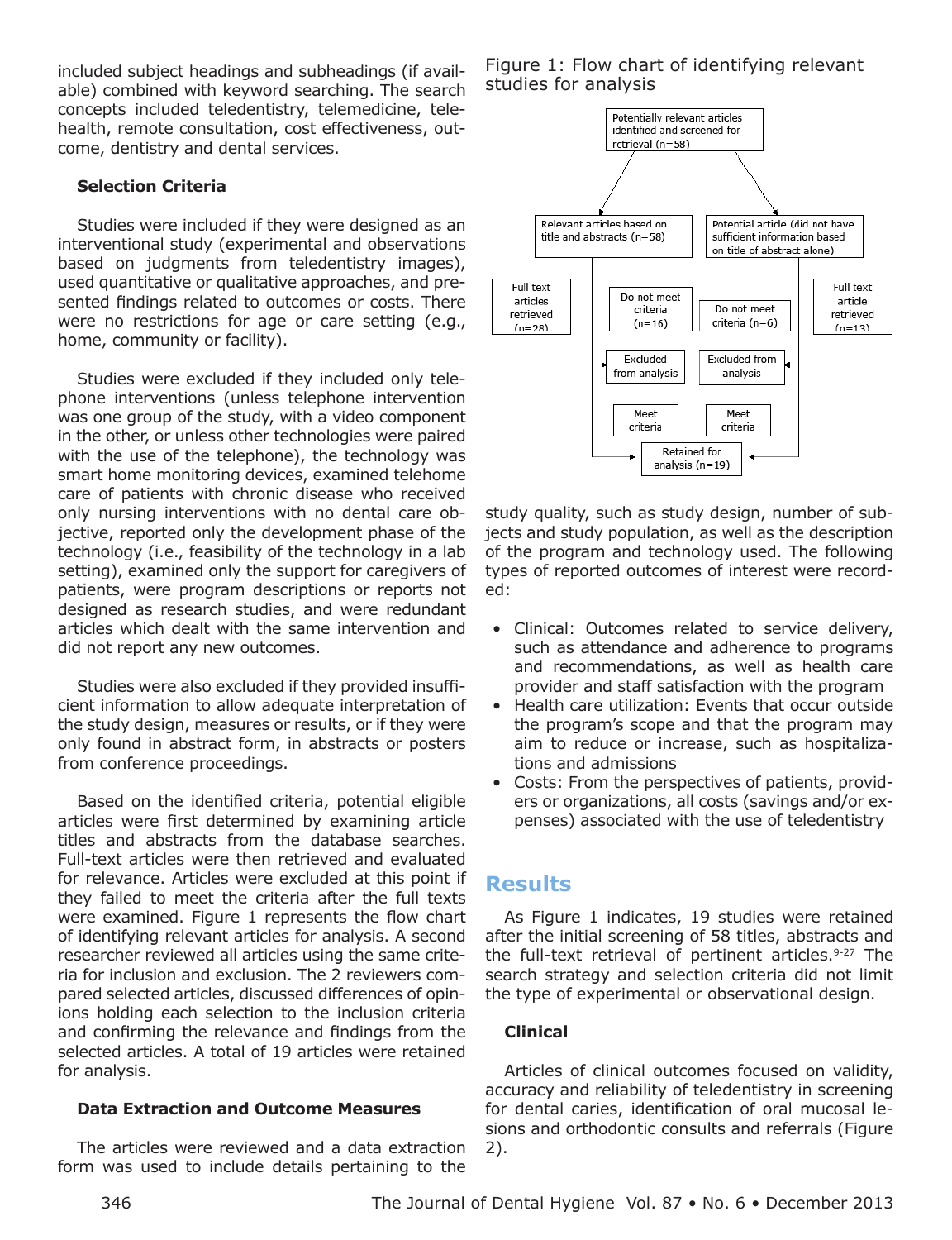#### **Dental Caries**

Five studies comparing clinical and teledentistry screenings for dental caries examined the following: feasibility validity, reliability prevalence and inter-examiner agreement.<sup>10,17,20,22,27</sup> Dental caries, restored teeth, missing or extracted were scored as decayed filled surfaces (DFS) deft for the primary dentition, or decayed, extracted, filled teeth (DEFT) for the permanent dentition.<sup>10,17,20,22</sup>

Clinical screening methods varied among the studies from use of a mirror only to use of a mouth mirror, light and explorer by a calibrated pediatric dentist.17,27 Not only did methods for clinical examination differ, but also the number of intraoral images captured for teledentistry screenings ranged from no specific number reported to 6 images. $10,27$ Cameras used to capture images and number of teeth captured in an image also varied among the 5 studies.10,17,20,22,27

Type of personnel differed among the studies. In one study, 6 telehealth assistants captured images of children in 6 Head Start centers for transmission to a dental examiner who would screen for DFS to determine prevalence of dental carries.<sup>20</sup> In another, a registered dental hygienist and registered dental assistant performed both clinical and teledentistry screenings.<sup>10</sup> In another study examining the validity of teledentistry screening, the clinical screening was performed by an experienced dentist using light, mirror and explorer to establish a gold standard against which the teledentistry screening by 4 dentists was measured.22

No statistical difference was found between teledentistry and clinical screening for dental caries. Sensitivity ranged from 98 to 100% . The use of teledentistry screening and clinical screenings for dental caries in young children was shown to be both cost-effective and valid.<sup>17,22</sup> The Kappa statistic for reliability between clinical and teledentistry screenings for early childhood caries ranged from 0.58 to 0.61.10,17 Identification of primary teeth in need of restoration resulted in Kappa 0.93.10

There was no significant difference between the use of clinical and teledentistry screenings in assessing prevalence of early childhood caries.<sup>27</sup> The mean of DFS with clinical examination was 1.40 (SD=4.07) and with teledentistry was  $1.56$  (SD=4.15).<sup>27</sup>

#### **Orthodontics**

Teledentistry examination to identify the need for orthodontic referral was found to be as effective as referral from clinical examinations.13 Orthodontic

#### Figure 2: Oral Lesions and Conditions Documented in Teledentistry Assessments

#### Oral Lesions:

- • dental caries (initial and advanced)
- mucocele
- fibrous hyperplasia
- • leukoplakia
- • candida
- • ulceration
- tonque lesions
- fibro epithelial polyps
- amalgam tattoos
- • denture granulomas and keratosis
- • orofacial granulomatosis
- sialosis
- aphthous ulcer
- epidermoid carcinoma
- Pyogenic granuloma

Malocclusions:

- open bite
- • overjet
- overbite
- bilateral Class III molars
- maxillary incisor irregularity
- posterior crossbite

# **Gingivitis**

Dental trauma

**Fractures** 

Root canal orifices

referral rates for teledentistry and clinical examinations were compared. Acceptance by orthodontists of children screened using teledentistry or clinical methods was also reported.<sup>13</sup> Sensitivity for referrals using teledentistry was 80% and specificity 73%. Use of teledentistry for referrals resulted in a positive predictive value of 0.92. The negative predictive value was 0.50, which occurred due to half of the children (n=22) that would have been accepted by an orthodontist if a clinical examination had been performed. The Kappa score of 0.46 reflects moderate agreement of orthodontist acceptance of teledentistry referrals. The teledentistry group was less likely to refer an individual who did not need orthodontic care than those who made referrals based on clinical examinations.13

Teledentistry has been used in offsite clinics to assess orthodontic need and to provide instruction for students providing interceptive orthodontics. When compared to a second group of students at a site with face-to-face faculty supervision, the assessment of need and development of interceptive appliances was found to be as effective as the site where faculty were present.<sup>19</sup>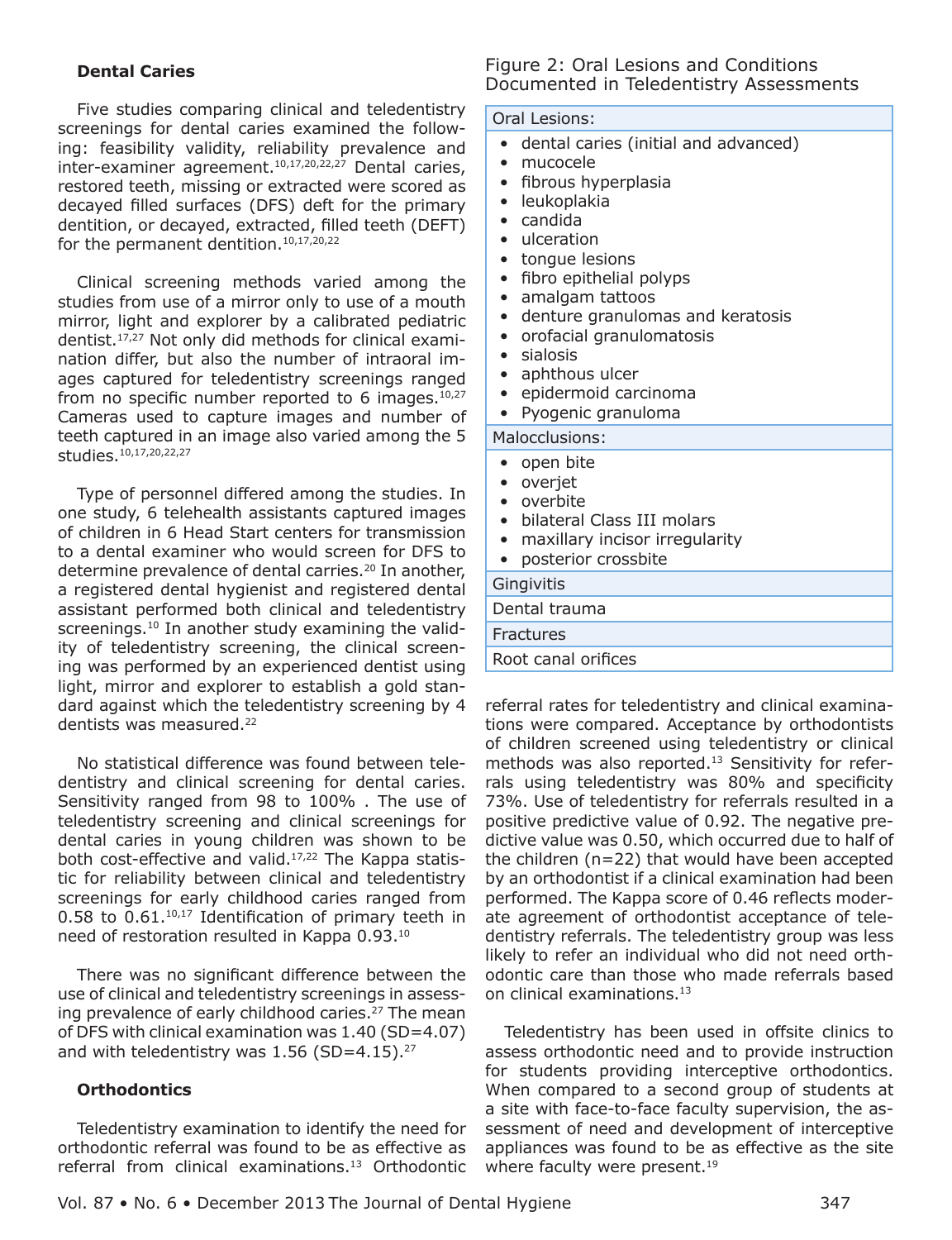#### **Endodontics**

The accuracy and reliability of teledentistry for identifying canals within extracted molars resulted in moderate agreement among 20 examiners. A total of 88% of canals in the 50 permanent molars were identified correctly from photographs. Dentists with >10 years of experience were more accurate in detecting canals than those with less experience. Accuracy of detection was also greater in mandibular molars than maxillary molars.<sup>26</sup>

#### **Oral Lesions and Screening for Oral Trauma**

Access to an oral medicine specialist or oral pathologist for diagnosis of lesions is often limited, or long waiting periods exist. One feasibility study compared 2 specialists' teledentistry diagnosis of 25 cases to final diagnosis. $21$  Biopsy was performed in some cases to obtain exact pathology. The 2 examiners agreed on correct pathology in 60% of the cases. In the 10 remaining cases the examiners were not accurate with the diagnosis or they were not in agreement. One examiner correctly identified  $88\%$  of the 25 cases.<sup>21</sup> In the final analysis, weighted kappa only resulted in fair agreement  $(K=0.28)$ .

Of 37 patients in Belfast who had been on wait lists for clinical examinations by an oral medicine specialist, teledentistry examinations found 8 patients needing urgent biopsies, and 24 patients with common oral lesions were treated in the community dental service under a consultant's supervision via teledentistry.23

Telemedical centers in Switzerland provide free consultations for triage associated with trauma or other conditions. Looking toward future changes to decrease costs in the Swiss health system that would require all individuals have a teledental or telemedical consult prior to accessing a health care provider, one group of researchers conducted a retrospective study of dental triage data obtained over 7 years to determine the nature and advice provided.24 Of the 371,988 telephone sessions, most were provided by medical personnel, contacts occurred after hours and involved dental trauma to children  $(n=3,430,$  average age 8.6 years).<sup>24</sup>

In summary, there are fewer studies that examined satisfaction outcomes as compared to clinical outcomes. Nevertheless, there is a trend of good attendance at teledentistry programs and good compliance with 5 studies (26%) reporting on satisfaction.12,13,15,18,25 While 4 of these studies reported the clinicians' perspective, only 1 study 25 examined both patient and clinician perspectives.

Overall, the findings are very encouraging, with patients and therapists reporting positive perceived benefits, convenience and usefulness of the teledentistry program. Dental professionals rated overall satisfaction with equipment functioning. Radiographs were rated good, and photos and study models were rated either good or excellent.25 In one study, clinician's found moderate satisfaction with diagnostic information and more concern over equipment security than patient confidentiality.<sup>14</sup>

#### **Health Care Utilization**

A total of 3 studies reported health care utilization outcomes.<sup>11,13,27</sup> The commonly reported outcomes include the effect on referral rates, inappropriate referral rates, failed appointments, prevalence of caries and general dental practitioner visits.13,27 Inappropriate orthodontic referrals were lower in the teledentistry group (8.2%) compared to the control group (26.2%). Previous inappropriate orthodontic referral rates were up to 45% resulting in poor use of professionals' and patients' time.<sup>13</sup>

In a comparative-effectiveness study, the care utilization in preschool urban children enrolled for teledentistry examinations was as effective and accurate as traditional clinical exams for dental caries screening.27 No significant difference was found between groups.

#### **Costs**

Two studies presented some type of cost analysis of the teledentistry intervention. $11,15$  One examined costs from the patient's perspective using a questionnaire to obtain information concerning distance, travel time and cost to visit a specialist's hospital. Cost of time from work and overnight accommodations were also assessed. Travel time resulted in an average of 12 hours lost productivity for those from Orkney and 2.5 hours for patients from Kingussie.<sup>11</sup>

Ignatius et al's 2005 report studied cost of teledentistry technologies for 26 dental specialist trainees in 8 cities in Finland.<sup>15</sup> Costs were calculated for travel, purchase and equipment operation. The use of teledentistry was estimated to save each student at least 43,600 Euros.

#### **Discussion**

The findings from the current systematic review are in part supported by those reported by other telemedicine systematic reviews not related to dentistry. These reviews consistently report that there are a few areas of telemedicine, such as teledermatology, teleradiology and telemental health, where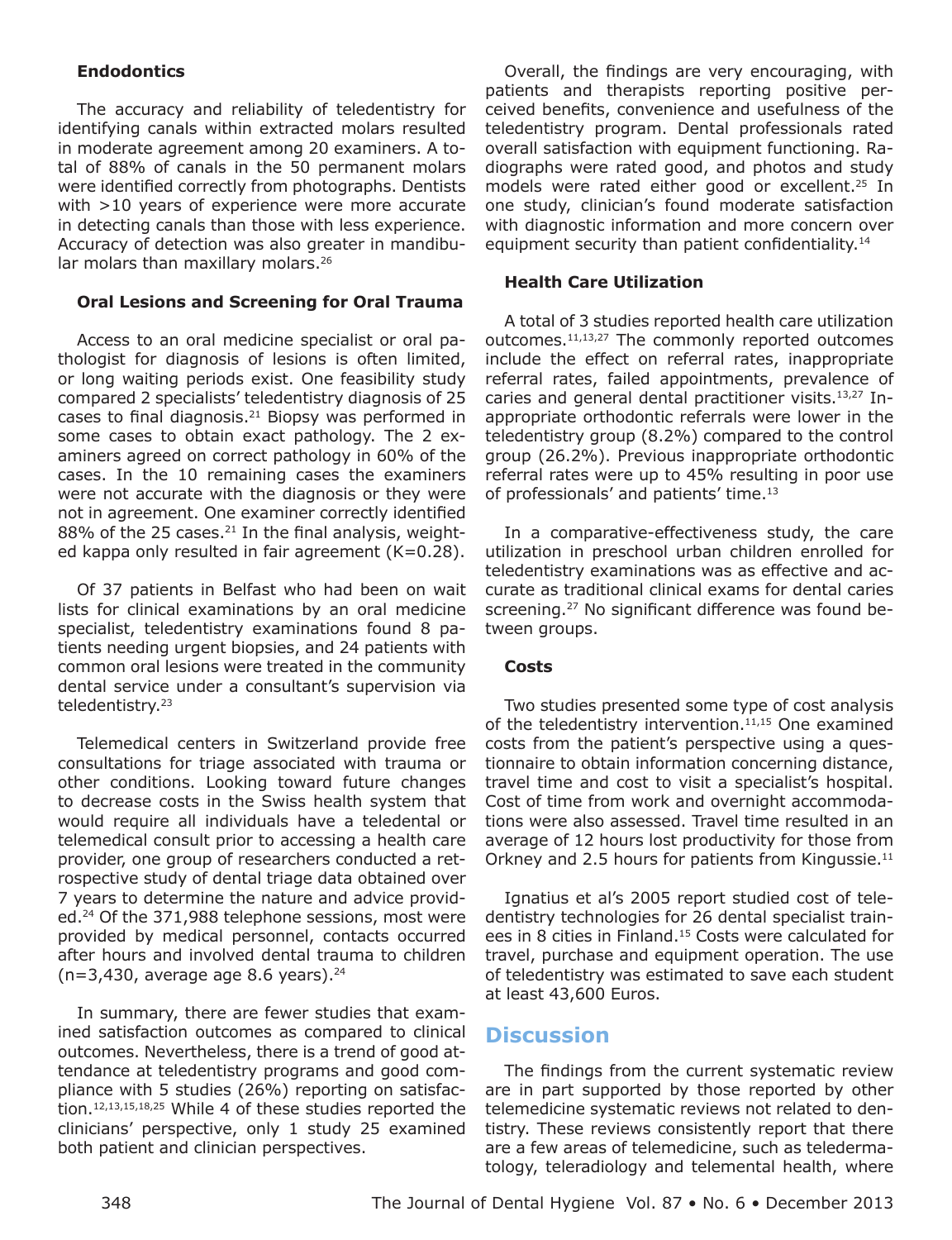there is emerging evidence for the efficacy of telemedicine, but few studies supporting the cost benefits of telemedicine, and no evidence of the long term outcomes of telemedicine.28-33

More specifically, this systematic review of teledentistry showed that although there is heterogeneity between studies in terms of study designs, clienteles, settings and outcomes measured, a trend exists supporting the efficacy and effectiveness of teledentistry. Many quality studies, including studies with control groups, reported similar or better clinical outcomes when compared to conventional interventions. Use of teledentistry resulted in slightly higher DFS scores than those found in clinical examinations of the same children<sup>10,17,20,22,27</sup> When screening groups of young children, referral for care based on a false positive is not as detrimental as non-referral based on a false negative.

One study reported the incorporation of a 1 credit hour, 15 week teledentistry course in a dental hygiene program.16 Students' knowledge, attitudes and confidence were evaluated prior to and following the course. Confidence, knowledge and attitudes were significantly different on 9 of the 10 item questionnaire following the course. Including a teledentistry course within the curriculum provides oral care professionals the skills needed to improve access to care.

Overall, satisfaction ratings regarding the use of teledentistry were very high from both patients and therapists, regardless of the patient population, setting or study design. However, certain measurement issues limit the usefulness of the reported data. For example, the tools used to measure satisfaction are for the most part poorly described and not standardized. The underlying satisfaction concept is often vague, making the interpretation of satisfaction findings unclear. Findings are generally limited to satisfaction with the technology, the service received/given, but there are no details of the service delivery or their experience in the program.

The findings in this review are similar to the conclusions arrived at by Mair<sup>33</sup> as well as Williams et  $a<sup>34</sup>$  in their systematic reviews of studies reporting patient satisfaction with telemedicine. Continuing to measure user satisfaction in the current manner will simply confirm previous findings of acceptability of the technology, but will not increase the understanding of the underlying processes of teledentistry use. A better understanding of satisfaction remains an important area for future research in teledentistry.

The use of teledentistry for screening of oral diseases to determine prevalence and treatment

needs, and provide access to specialists for consultations, is promising. Oral diseases impact health and quality of life for many. Expanding the roles of dental hygienists and removing practice restrictions would increase the number of oral care providers who could perform screenings, care and referrals using teledentistry.

Reduced costs or better resource utilization is often cited as one of the main goals of teledentist $ry<sub>11,15</sub>$  In conducting cost analyses, it is crucial to identify from which perspective the analysis is being conducted - in other words, who is defraying the costs or achieving the savings, be it the patient, caregiver, clinician, health care organization, health care system, reimbursement agency, society and so on. None of the studies presented here calculated costs using the same elements.

While the studies in this review included calculations of costs incurred or saved from an organizational or patient perspective, the costs were not related to clinical or health care utilization outcomes. If outcomes are similar between a teledentistry program and an alternative program, then cost-minimization or the cheaper of the 2 interventions is an appropriate measure of costs. If outcomes are different, then it is more relevant to identify how much more or less a teledentistry program costs compared to an alternative, taking into account the change in clinical outcomes of each program. Cost differentials such as the incremental cost-effectiveness ratio can be useful in this case.

It may also be pertinent to examine whether certain resources or programs will no longer be available if a teledentistry program is introduced, particularly in a context of limited public health care funding. Monetary costs have to be weighed against the quality of life for individuals who remain on long waiting lists for consultations, referrals or care and children with undiagnosed dental caries who suffer with pain from infection, develop sepsis and die as Deamonte Driver in 2007.35

Likewise, costs associated with prolonged waits to receive a diagnosis for certain oral lesions results in increased morbidity and mortality.<sup>23</sup> Dental hygienists utilizing teledentistry in underserved or no access areas could screen, provide care and prevent the progression of an oral disease beyond repair or recovery.23

#### **Limitations of this Systematic Review**

It is generally accepted in meta-analyses and systematic reviews that clinical trials, particularly RCTs and other quasi-experimental designs, are best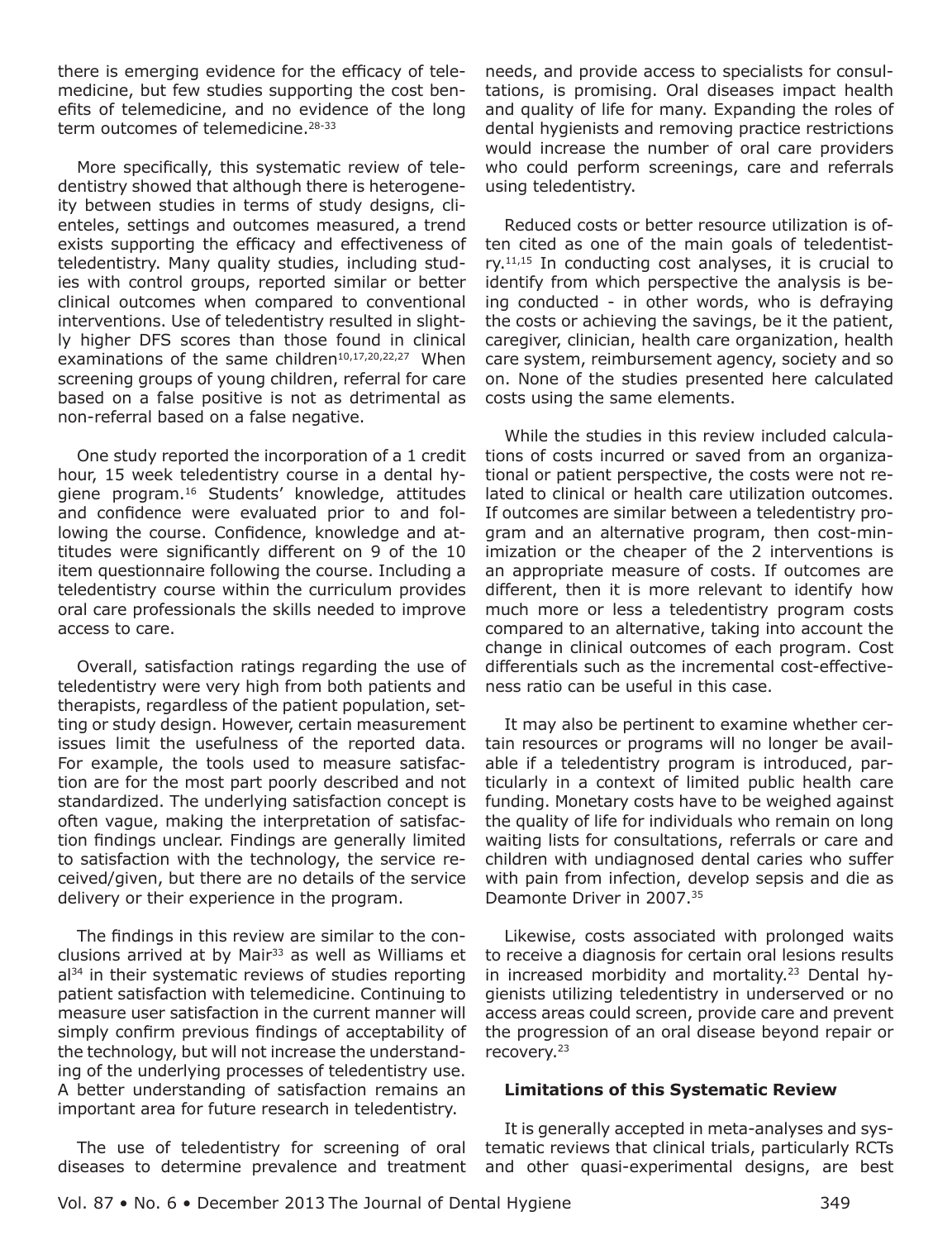suited for assessing the efficacy and cost-effectiveness of an intervention, and thus provide stronger evidence on which to base conclusions.

Common methodological weaknesses in these studies included lack of blinding of dentists, patients or assessors. While in teledentistry it is not always feasible to design studies with patients and dentists who are not aware of group assignment, use of outside assessors reduces the potential for evaluation bias. Many of the studies used convenience samples based on geographical location of patients or patient preference, clearly introducing the possibility of selection bias. A total of 12 studies (60%) had sample sizes of fewer than 20 subjects, and only 1 of the studies provided power calculations.<sup>13</sup> Small sample sizes can lead authors to conclude that no significant difference exists between groups, i.e. a Type II error, whereas the study may have insufficient power to identify a significant difference.<sup>28,29</sup> Nevertheless, larger studies often remain challenging to carry out, as many of the teledentistry programs are still in their pilot phases and there is often limited availability of the patient population concerned.

Another limitation of this systematic review is that it uses studies published in peer-reviewed journals. It is well documented that there is a publication bias toward studies that have positive findings.36 Therefore, studies that do not demonstrate any effect or report a negative effect of teledentistry may not carry as much weight in the synthesis of the data because they were not identified through the search. Moreover, this review did not include patient assessment studies as the focus was on intervention programs.

## **Conclusion**

This systematic review identified a substantial amount of scientific literature in the relatively new area of teledentistry. Although there is heterogeneity between studies in terms of study designs, settings and outcomes measured, there is a consistent trend supporting the efficacy and effectiveness of teledentistry. Further research in the area of teledentistry, with methodologically stronger studies examining clinical outcomes, health care utilization and costs in greater depth are critical for evidence base. From the data available, teledentistry seems to be a promising path for access to care in rural and urban settings.

*Susan J. Daniel, RDH, PhD, is Assistant Professor, Department of Dental Hygiene. Lin Wu, MLIS, AHIP, is an Associate Professor & Reference Librarian, Health Sciences Library. Sajeesh Kumar, PhD, is an Associate Professor, Department of Health Informatics & Information College of Allied Health Sciences. All authors are at the University of Tennessee Health Science Center, Memphis.*

# **Acknowledgments**

The authors wish to acknowledge the support of their respective departments in the development of this manuscript.

# **References**

- 1. Clark GT. Teledentistry: What is it now, and what will it be tomorrow? *J Calif Dent Assoc*. 2000;28(2):121–127.
- 2. Berndt J, Leone P, King G. Using teledentistry to provide interceptive orthodontic services to disadvantaged children. *Am J Orthod Dentofacial Orthop*. 2008;134(5):700-706.
- 3. Chen JW, Hobdell MH, Dunn K, Johnson KA, Zhang J. Teledentistry and its use in dental education. *J Am Dent Assoc*. 2003;134(3):342–346.
- 4. Egger M, Smith GD, O'Rourke K. Introduction: Rationale, Potentials, and Promise of Systematic Reviews, in Systematic Reviews in Health Care: Meta-Analysis in Context, Second Edition. eds Egger M, Smith GD, Altman DG. BMJ Publishing Group. London, UK. doi: 10.1002/9780470693926.ch1
- 5. Weil SA. Research. In: Geurink KV, eds. Community Oral Health Practice for the Dental Hygienist. 3rd ed. St. Louis, MO. Mosby/Elsevier Publishing. 2012. p. 203.
- 6. Greenhalgh T. Papers that summarise other papers (systematic reviews and meta-analyses). *BMJ.* 1997;315(7109):672–675.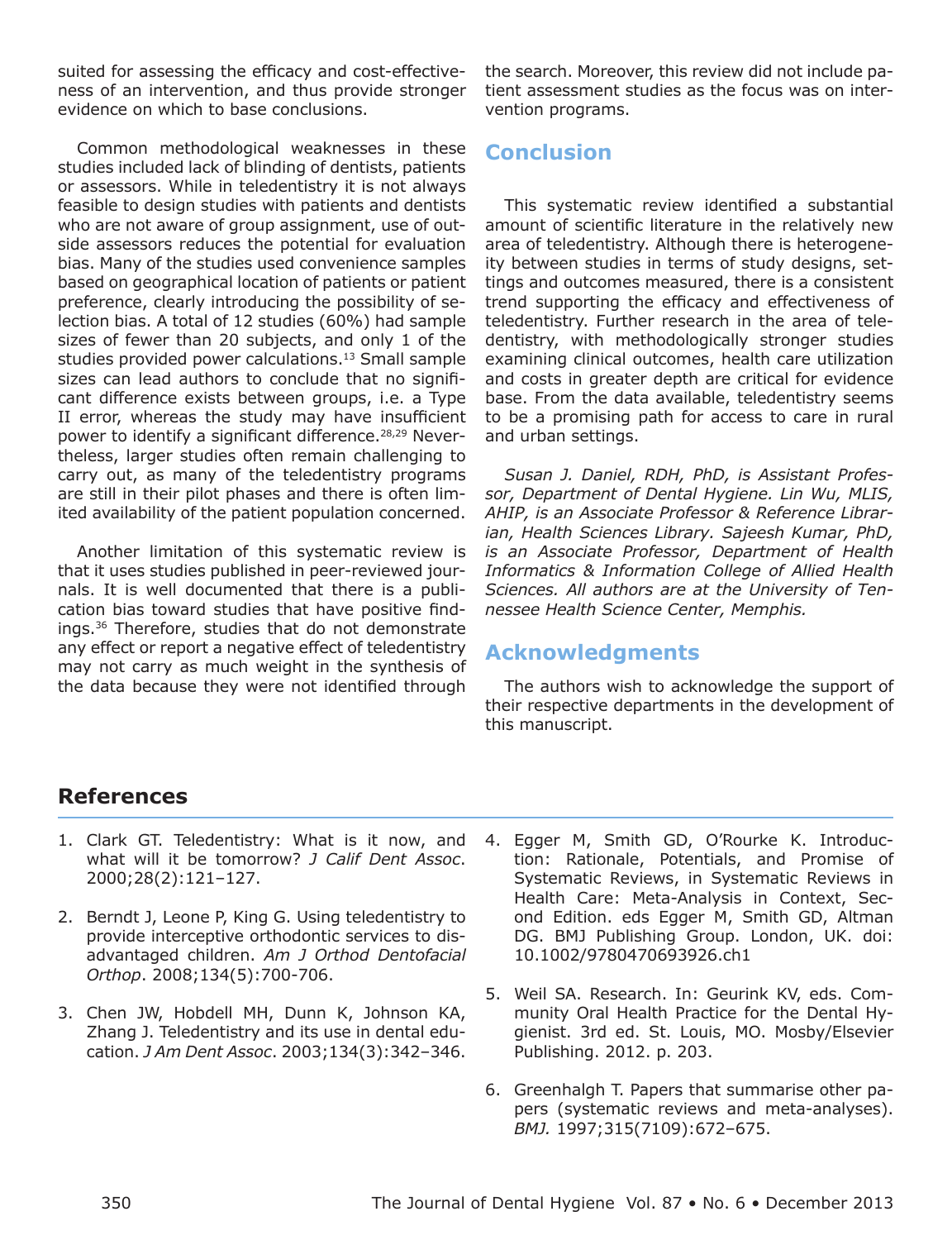- 7. Petticrew M. Systematic reviews from astronomy to zoology: myths and misconceptions. *BMJ*. 2001;322(7278):98–101.
- 8. Jennett PA, Affleck HL, Hailey D, et al. The socioeconomic impact of telehealth: A systematic review. *J Telemed Telecare*. 2003;9(6):311–320.
- 9. Eraso FE, Scarfe WC, Hayakawa Y, Goldsmith J, Farman AG. Teledentistry: protocols for the transmission of digitized radiographs of the temporomandibular joint. *J Telemed Telecare*. 1996;2(4):217-223.
- 10. Patterson S, Botchway C. Dental screenings using telehealth technology: a pilot study. *J Can Dent Assoc*. 1998;64(11):806-810.
- 11. Scuffham PA, Steed M. An economic evaluation of the Highlands and Islands teledentistry project. *J Telemed Telecare*. 2002;8(3):165-177.
- 12. Stephens C, Cook J, Mullings C. Orthodontic referrals via TeleDent Southwest. *Dent Clin North Am*. 2002;46(3):507-520.
- 13. Mandall NA, O'Brien KD, Brady J, Worthington HV, Harvey L. Teledentistry for screening new patient orthodontic referrals. Part 1: A randomised controlled trial. *Br Dent J*. 2005;199(10):659- 662.
- 14. Mandall NA, Qureshi U, Harvey L. Teledentistry for screening new patient orthodontic referrals. Part 2: GDP perception of the referral system. *Br Dent J*. 2005;199(11):727-729.
- 15. Ignatius E, Mäkelä K, Happonen RP, Perala S. Teledentistry in dental specialist education in Finland. *J Telemed Telecare*. 2006;12:46-49.
- 16. Cooper BR, Engeswick LM. Knowledge, attitudes, and confidence levels of dental hygiene students regarding teledentistry. *J Dent Hyg*. 2007;81(4):114.
- 17. Kopycka-Kedzierawski DT, Billings RJ, McConnochie KM. Dental screening of preschool children using teledentistry: a feasibility study. *Pediatric Dent*. 2007;29(3):209-213.
- 18. Bradley SM, Williams S, D'Cruz J, Vania A. Profiling the interest of general dental practitioners in West Yorkshire in using teledentistry to obtain advice from orthodontic consultants. *Prim Dent Care*. 2007;14(3):117-122.
- 19. Berndt J, Leone P, King G. Using teledentistry to provide interceptive orthodontic services to disadvantaged children. *Am J Orthod Dentofacial Orthop*. 2008; 134(5):700-706.
- 20. Kopycka-Kedzierawski DT, Bell CH, Billings RJ. Prevalence of dental caries in Early Head Start children as diagnosed using teledentistry. *Pediatr Dent*. 2008; 30(4):329-333.
- 21. Torres-Pereira C, Possebon RS, Simoes A, et al. Email for distance diagnosis of oral diseases: a preliminary study of teledentistry. *J Telemed Telecare*. 2008;14(8):435-438.
- 22. Amavel R, Cruz-Correia R, Frias-Bulhosa J. Remote diagnosis of children dental problems based on non-invasive photographs - a valid proceeding? *Stud Health Technol Inform*. 2009; 150:458-462.
- 23. Bradley M, Black P, Noble S, Thompson R, Lamey PJ. Application of teledentistry in oral medicine in a community dental service, N. Ireland. *Br Dent J*. 2010;209(8):399-404.
- 24. Lienert N, Zitzmann NU, Fillippi A, Weiger R, Krastl G. Teledental consultations related to trauma in a Swiss telemedical center: a retrospective survey. *Dent Traumatol*. 2010; 26(3):223- 227.
- 25. Ignatius E, Perala S, Makela K. Use of videoconferencing for consultation in dental prosthetics and oral rehabilitation. *J Telemed Telecare*. 2010;16(8):467-470.
- 26. Brüllmann D, Schmidtmann I, Warzecha K, d'Hoedt B. Recognition of root canal orifices at a distance - a preliminary study of teledentistry. *J Telemed Telecare*. 2011;17(3):154-157.
- 27. Kopycka-Kedzierawski DT, Billings RJ. Prevalence of dental caries and dental care utilisation in preschool urban children enrolled in a comparative-effectiveness study. *Eur Arch Paediatr Dent*. 2011;12(3):133-138.
- 28. Hersh WR, Helfand M, Wallace J, et al. Clinical outcomes resulting from telemedicine interventions: a systematic review. *BMC Med Inform Decis Mak*. 2001;1:5.
- 29. Bellomo R, Bagshaw SM. Evidence-based medicine: classifying the evidence from clinical trials – the need to consider other dimensions. *Crit Care*. 2006;10(5):232.